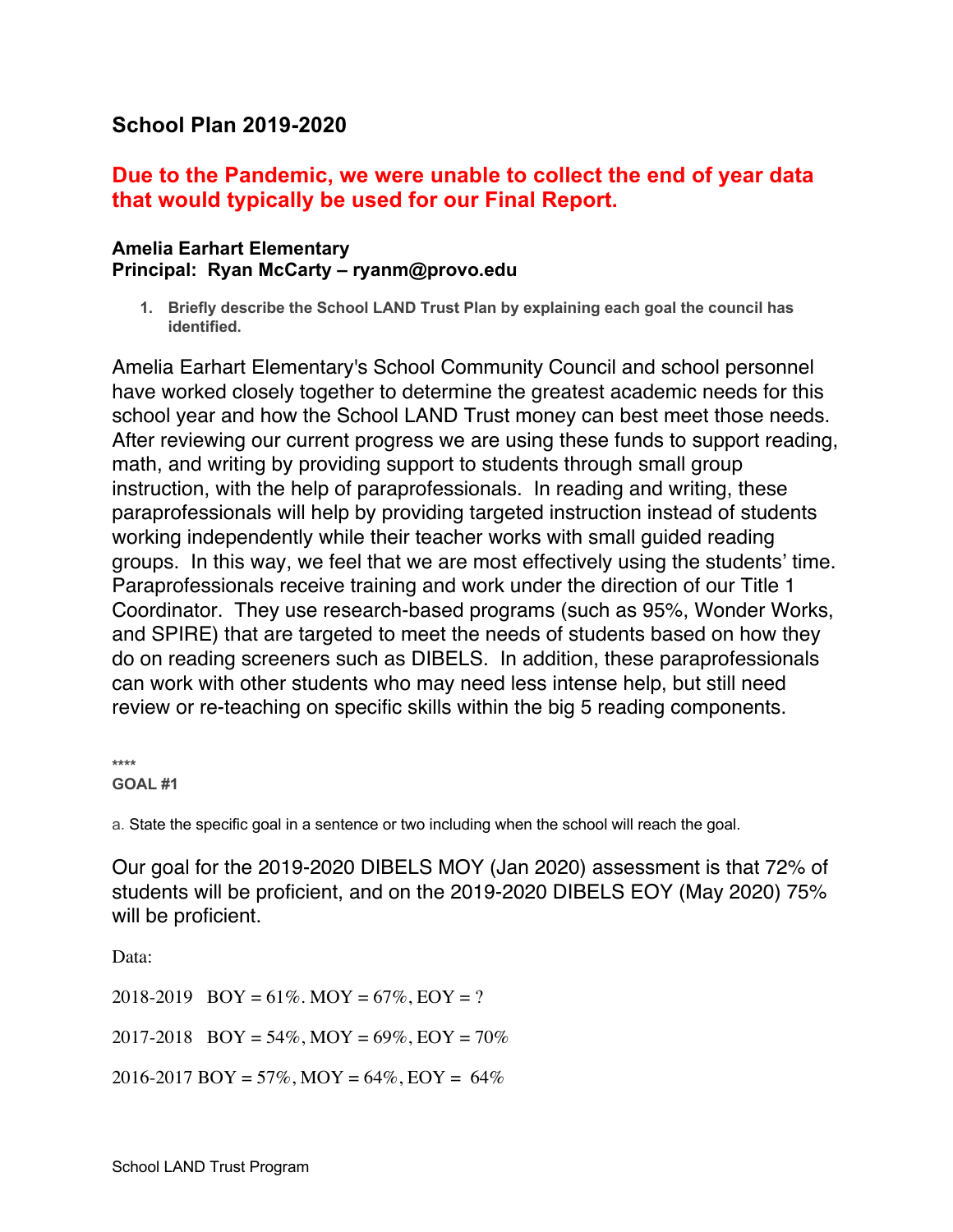b. Highlight the academic area for this goal from the list. You may select more than one area for this goal.

**Mathematics Reading** Fine Arts **Science Writing**

c. Identify the specific measurement(s) you will use to determine if you are making progress towards the goal. Include the baseline and completed measurement.

DIBELS MOY and EOY

2018-2019  $BOY = 61\%$ . MOY = 67%, EOY = ? 2017-2018  $\text{BOY} = 54\%, \text{MOY} = 69\%, \text{EOY} = 70\%$  $2016 - 2017$  BOY = 57%, MOY = 64%, EOY = 64%

d. List the specific steps of the ACTION PLAN to reach this goal. Be sure to include a description of how each expenditure is part of the action plan.

Amelia Earhart Elementary's School Community Council and school personnel have worked closely together to determine the greatest academic needs for this school year and how the School LAND Trust money can best meet those needs. After reviewing our current progress we are using these funds to support reading, math, and writing by providing support to students through small group instruction, with the help of paraprofessionals. In reading and writing, these paraprofessionals will help by providing targeted instruction instead of students working independently while their teacher works with small guided reading groups. In this way, we feel that we are most effectively using the students' time. Paraprofessionals receive training and work under the direction of our Title 1 Coordinator. They use research-based programs (such as 95%, Wonder Works, and SPIRE) that are targeted to meet the needs of students based on how they do on reading screeners such as DIBELS. In addition, these paraprofessionals can work with other students who may need less intense help, but still need review or re-teaching on specific skills within the big 5 reading components. In addition, we will be purchasing STAR Reading Assessment (about \$3,000) that allows for an efficient and effective measure (takes about 20-30 min and shows a strong correlate with SAGE). This Data provides additional progress monitoring along the way to make sure that the interventions we are using are working.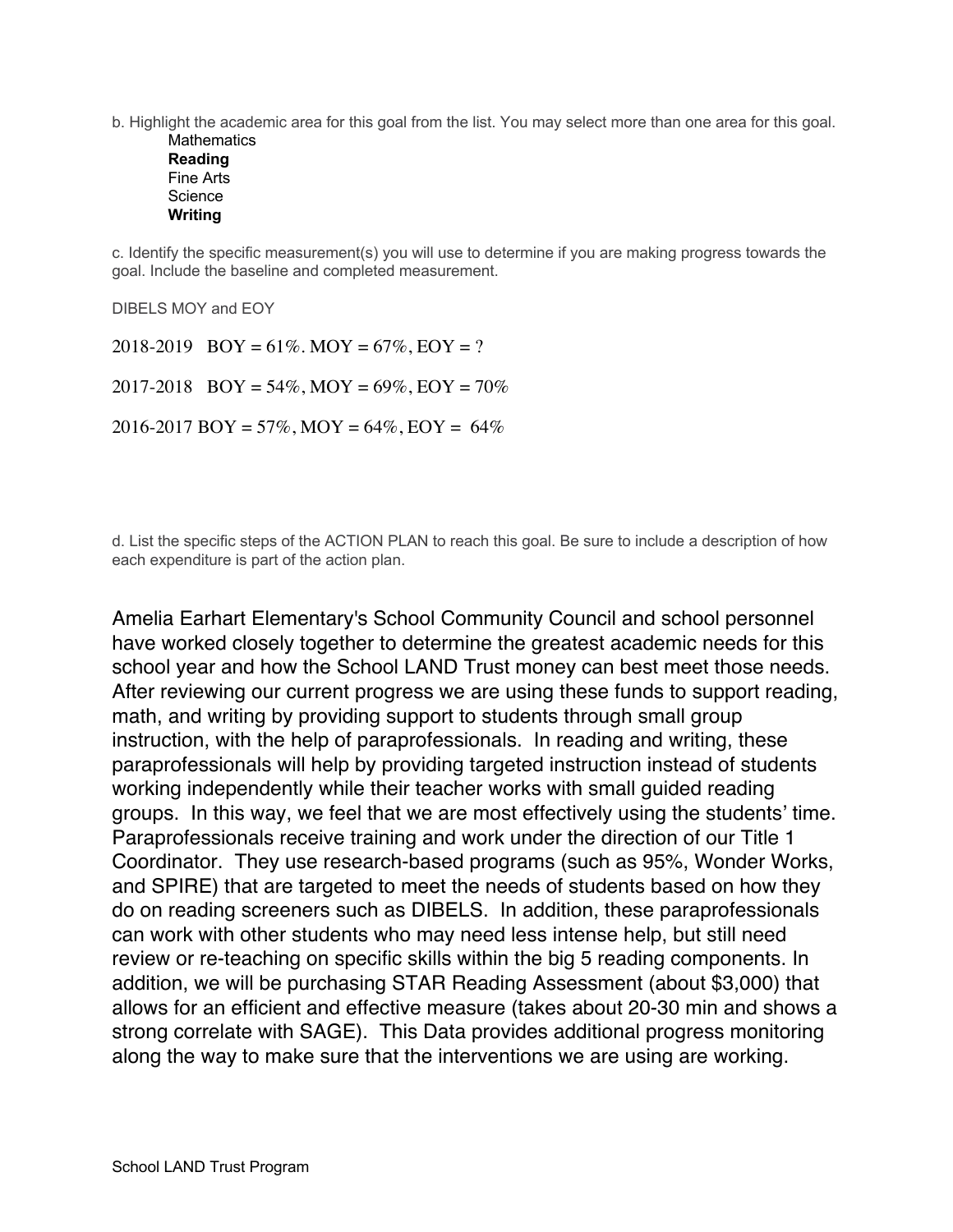e. Does this goal include a behavioral/character education/leadership component? YES **NO**

If Yes, Explain the behavioral/character education/leadership component and clearly describe how it directly affects student academic achievement.

How much money do you plan to spend on the behavioral/character education/leadership component? Expenditures must total no more than 20% of the distribution for 2015-2016 (excluding carryover) and may not exceed \$5,000.

Planned EXPENDITURES for behavioral/character education/leadership – Use the dropdown menu to select an expenditure category (*the categories are the same as in f below)*. You may select more than one category. Then enter the amount you plan to spend in that category with a short explanation describing the expenditure and how it is part of the ACTION PLAN

f. Planned expenditures (*for all expenditures that are not included in part e)* You may select more than one category for each goal.

*For this template, highlight a category (or categories) from the list below. Then type the amount you plan to spend in that category with a 'short explanation'' describing the expenditure and how it is part of the ACTION PLAN.* 

*AN EXAMPLE of a 'short explanation' in Salaries and Employee Benefits: One aide assisting with math instruction*.

**Expenditure Categories:** *Salaries and Employee Benefits (100 and 200) Aides assisting with Interventions and Enrichments in Literacy* Professional and Technical Services (300) Repairs and Maintenance (400) Other Purchased Services (Admission and Printing) (500) Travel (580) General Supplies (610) Library Books (644) Periodicals, AV Materials (650-660) Software (670) Equipment (Computer Hardware, Instruments, Furniture) (730)

**\*\*\*\***

## **GOAL #2**

a. State the specific goal in a sentence or two including when the school will reach the goal.

Our Goal for math is for 45% of our students to be proficient on the 2018 Math Sage assessment.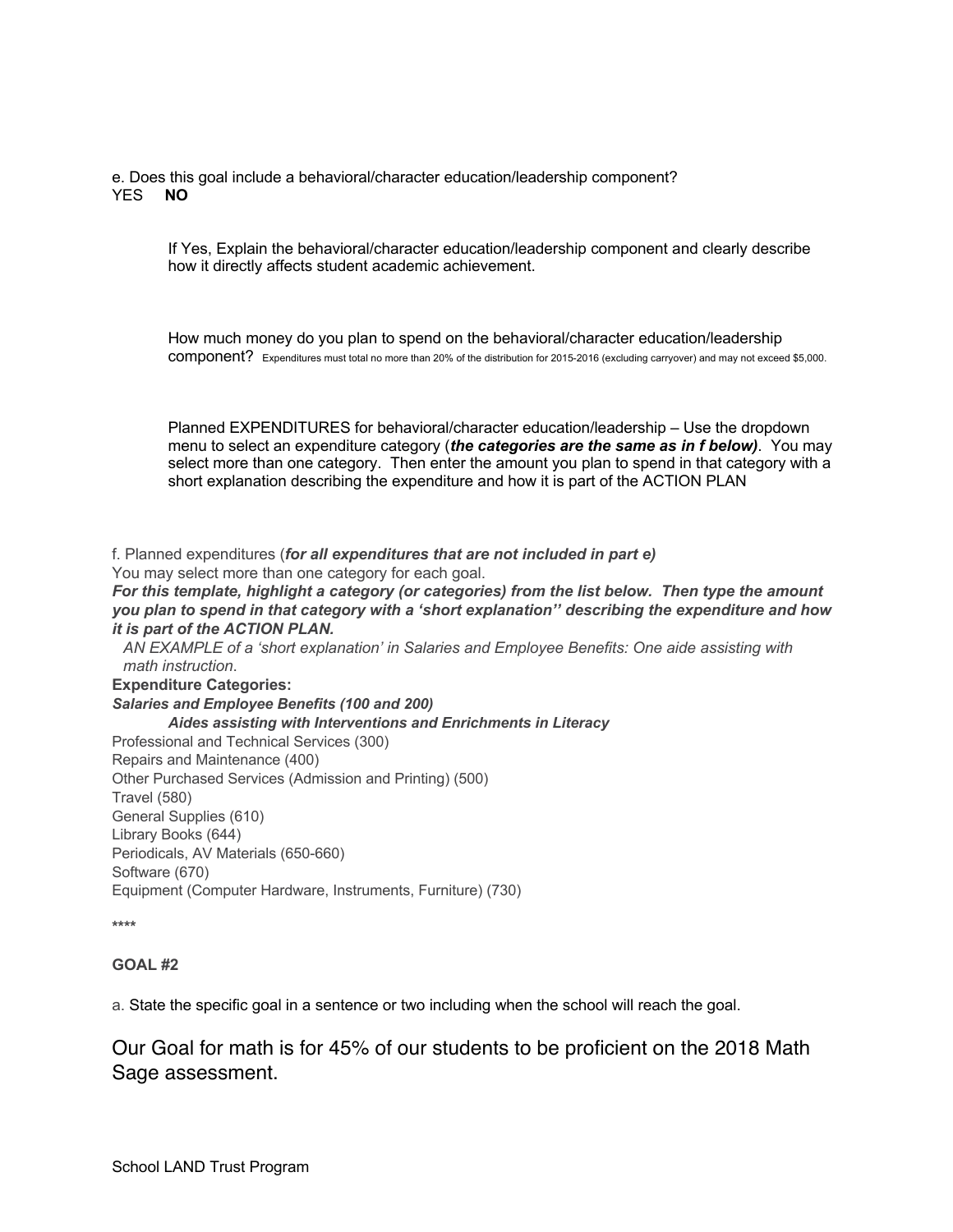- b. Highlight the academic area for this goal from the list. You may select more than one area for this goal.
	- **Mathematics** Reading Fine Arts **Science** Writing **Technology** Health Foreign Language Social Studies

c. Identify the specific measurement(s) you will use to determine if you are making progress towards the goal. Include the baseline and completed measurement. *SAGE 2018 = 39.5*

d. List the specific steps of the ACTION PLAN to reach this goal. Be sure to include a description of how each expenditure is part of the action plan.

Amelia Earhart Elementary's School Community Council and school personnel have worked closely together to determine the greatest academic needs for this school year and how the School LAND Trust money can best meet those needs. After this review, we have decided that the use of paraprofessionals during differentiated math instruction is what will make the most difference with student learning. These aides work with students who are on or above grade level, so as to allow teachers to work with the students who are below grade level and need interventions and remediation on specific math skills. In addition, we will be purchasing STAR Math Assessment (about \$3,000) that allows for an efficient and effective measure (takes about 20-30 min and shows a strong correlate with SAGE). This Data provides additional progress monitoring along the way to make sure that the interventions we are using are working. We will also use one of the aides to provide Tier 3 interventions. These are for students who have holes below their current grade level and need extra help to fill those in.

e. Does this goal include a behavioral/character education/leadership component? YES **NO**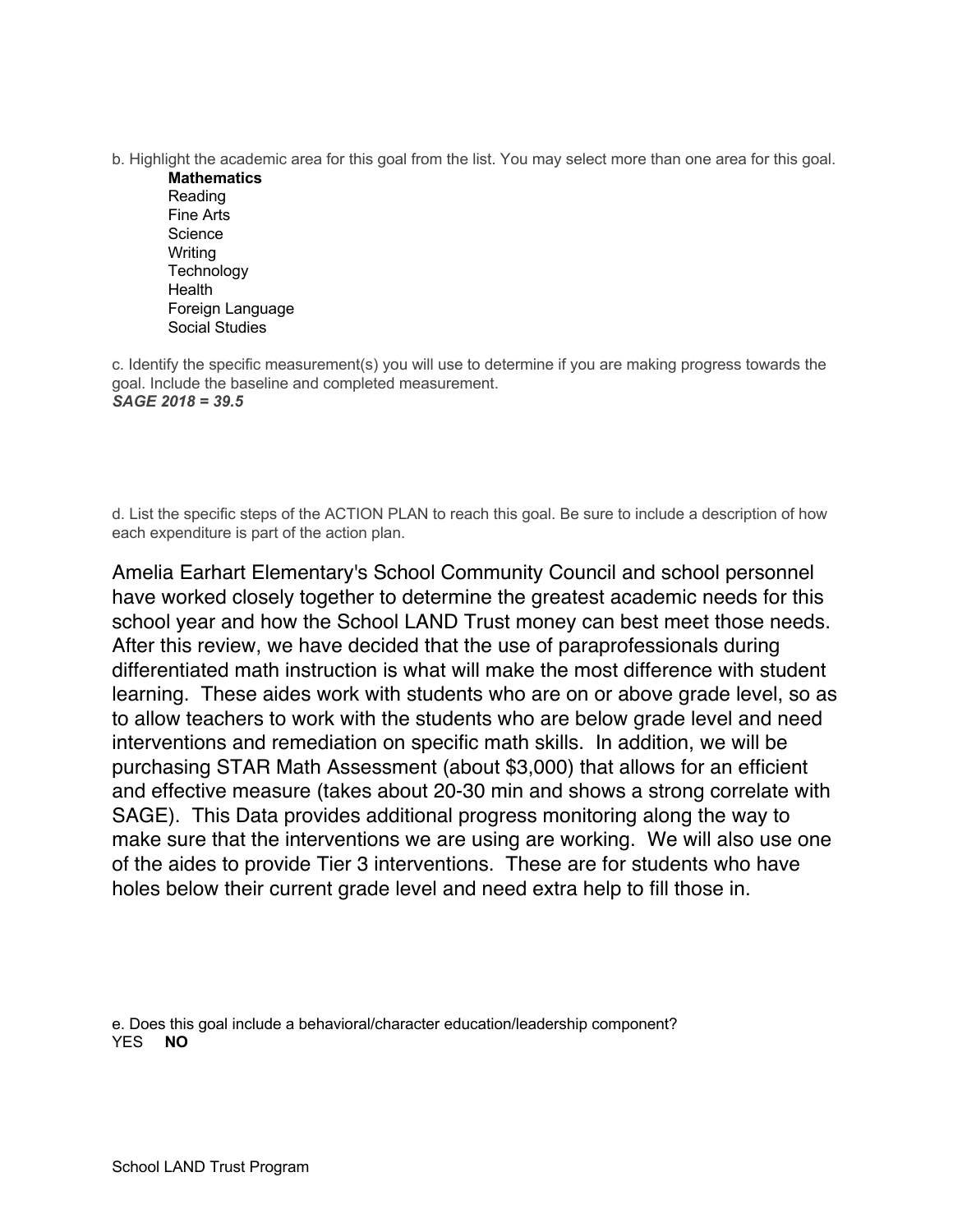If Yes, Explain the behavioral/character education/leadership component and clearly describe how it directly affects student academic achievement.

How much money do you plan to spend on the behavioral/character education/leadership component? Expenditures must total no more than 20% of the distribution for 2015-2016 (excluding carryover) and may not exceed \$5,000.

Planned EXPENDITURES for behavioral/character education/leadership – Use the dropdown menu to select an expenditure category (*the categories are the same as in f below)*. You may select more than one category. Then enter the amount you plan to spend in that category with a short explanation describing the expenditure and how it is part of the ACTION PLAN

f. Planned expenditures (*for all expenditures that are not included in part e)* You may select more than one category for each goal. *For this template, highlight a category (or categories) from the list below. Then type the amount you plan to spend in that category with a 'short explanation'' describing the expenditure and how it is part of the ACTION PLAN.* 

*AN EXAMPLE of a 'short explanation' in Salaries and Employee Benefits: One aide assisting with math instruction*.

**Expenditure Categories:**

*Salaries and Employee Benefits (100 and 200) Aides assisting with interventions and enrichment in Math* Professional and Technical Services (300) Repairs and Maintenance (400) Other Purchased Services (Admission and Printing) (500) Travel (580) General Supplies (610) Library Books (644) Periodicals, AV Materials (650-660) Software (670)

Equipment (Computer Hardware, Instruments, Furniture) (730)

**2. Financial Proposal** *This chart is automatically calculated in the online version from entries made in each goal***.** *You will not have to enter this data online.*

| <b>Estimated Carry-Over from 2018-2019</b>    | \$2.000    |
|-----------------------------------------------|------------|
| <b>Estimated Distribution in 209-2020</b>     | \$5,64.000 |
| Total ESTIMATED Available Funds for 2019-2020 | \$566,000  |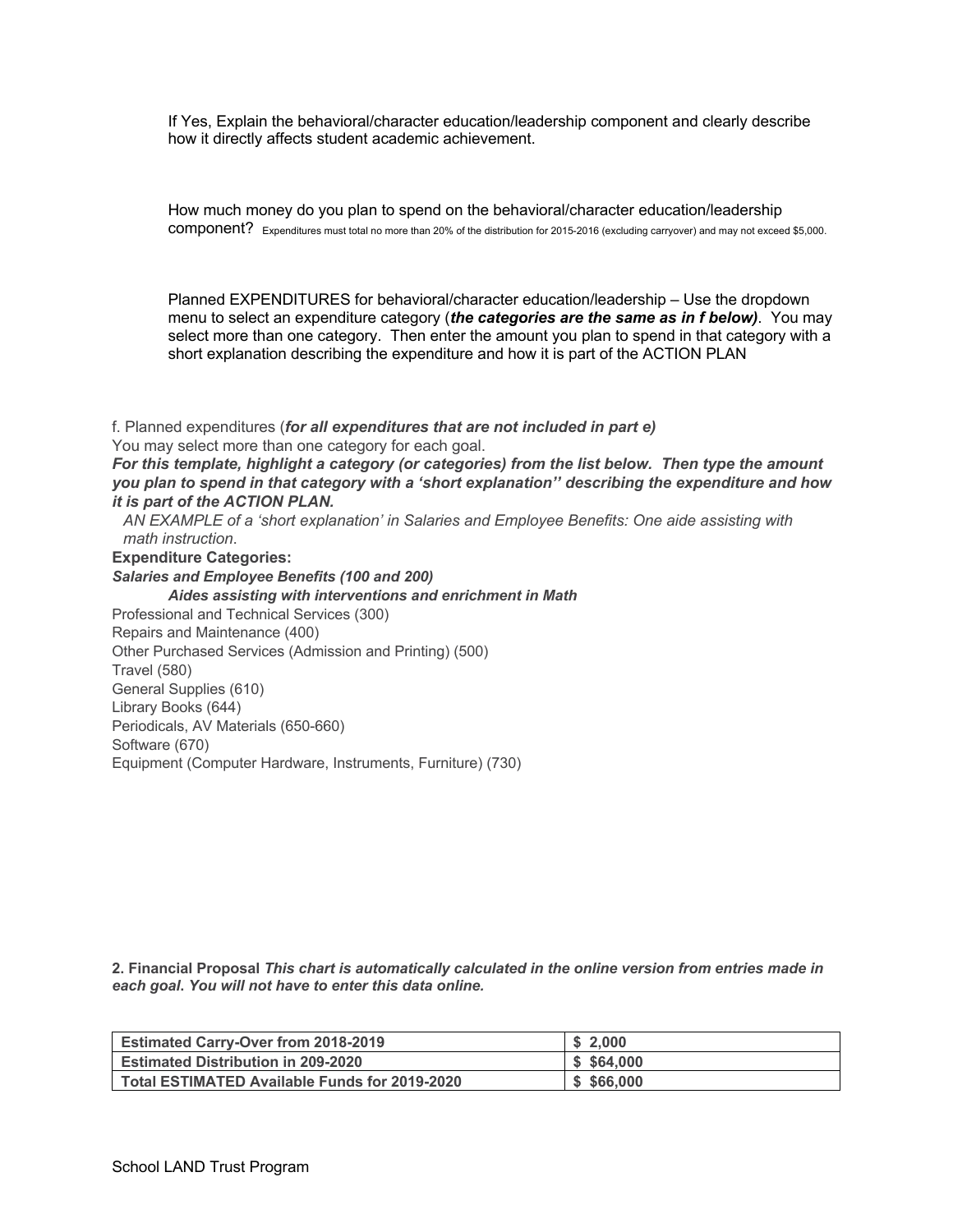|                                                         | Goal 1   | Goal 2   | Goal 3 | Goal 4 | Goal 5 |
|---------------------------------------------------------|----------|----------|--------|--------|--------|
| Salaries and Employee Benefits (100 and 200)            | 38,000   | 22,000   |        |        |        |
| Professional and Technical Services (300)               |          |          |        |        |        |
| Repairs and Maintenance (400)                           |          |          |        |        |        |
| Other Purchased Services (Admission and Printing) (500) |          |          |        |        |        |
| <b>Travel (580)</b>                                     |          |          |        |        |        |
| General Supplies (610)                                  |          |          |        |        |        |
| Textbooks (641)                                         |          |          |        |        |        |
| Library Books (644)                                     |          |          |        |        |        |
| Periodicals, AV Materials (650-660)                     |          |          |        |        |        |
| Software (670)                                          | \$3,000  | \$3,000  |        |        |        |
| Equipment (Computer Hardware, Instruments, Furniture)   |          |          |        |        |        |
| (730)                                                   |          |          |        |        |        |
| <b>GOAL TOTALS</b>                                      | \$41,000 | \$25,000 |        |        |        |
| <b>TOTAL PLANNED EXPENDITURE \$. 66,000</b>             |          |          |        |        |        |
| \$.0<br><b>Carry-over to 2020-2021</b>                  |          |          |        |        |        |

**3. Please explain the reason for the ESTIMATED carry-over to 2020-2021.** Funds identified to be carriedover should be identified for a specific future need and should not be used as a savings account.

**4. Plans for expenditures of an increased distribution:**

Some years the distribution is larger than the estimate. Please explain how the school will incorporate additional funds into the plan described here. Please provide a clear and adequate explanation so that it will not be necessary to edit the plan if additional money is received.

More paraprofessionals will be hired if additional money is available.

**5.** This year, the School LAND Trust Program will begin collecting additional data on how you used your funds. Please indicate whether you plan to spend funds in any of the following areas and prepare to report back the information requested below in the Final Report: (*highlight all that apply*)

- o Technology (hardware)—Number and type of units purchased
- o **Technology (software)—Number and type of licenses purchased (STAR Math and STAR Reading Online Assessment)**
- o **Paraprofessionals—Number of paraprofessionals/aides hired and academic area**
- o Professional Development—Number of teachers trained
- o Books/Reading Materials—Number of books or other reading material purchased

**6. How will the plan and results be publicized to your community?** (*highlight all that apply*.) If you would like free stickers and/or a stamp to identify School LAND Trust purchases such as books or computers, you may send an email to karen.rupp@schools.utah.gov to request them.

Letters to policy makers and/or administrators of trust lands and trust funds Sticker and stamps that identify purchases made with School LAND Trust funds School assembly **School newsletter School website School marquee** Other: Please explain